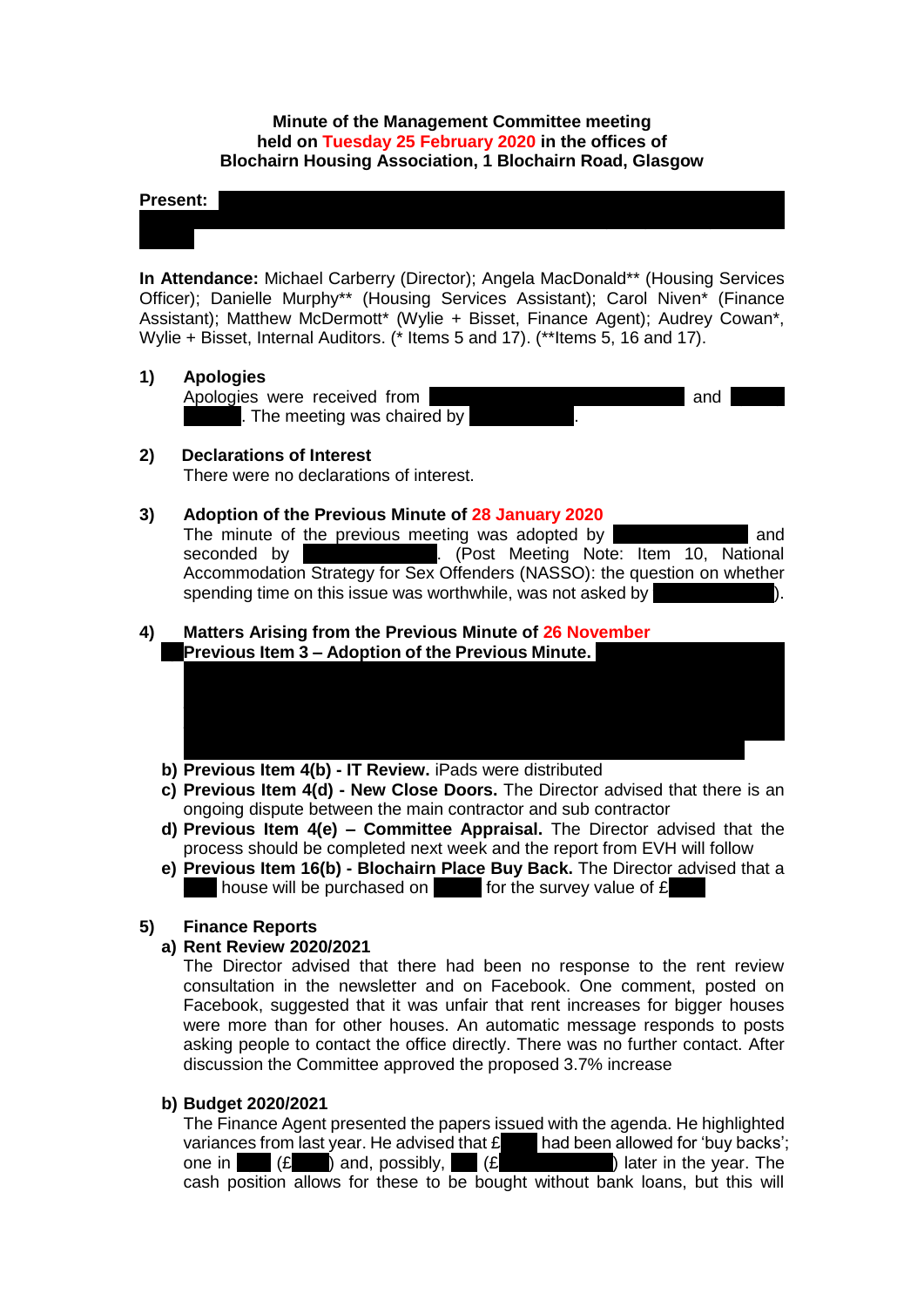continue to be monitored. Staff costs allow for a  $5<sup>th</sup>$  member of staff and Planned Maintenance includes new bathrooms, dealing new fire safety regulations; replacing gutters, downpipes and facia and new house doors. Repayments on the Unity Trust Bank loan will include capital, as well as interest, from January 2021. The Finance Agent confirmed that the banking covenants are being comfortably met. After discussion the Committee approved the proposed budget

# **6) Employers in Voluntary Housing (EVH)**

The Director advised that discussions are ongoing with EVH on the role and grade for a  $5<sup>th</sup>$  member of staff. This has been discussed with staff. The likely proposal is for a Corporate Services Officer, which many housing associations have within their structure. A proposal will be available by the next meeting

## **7) Staffing Sub Committee**

The Director advised that the Sub Committee has not met since 14 January 2020.

# **8) Health & Safety**

The Director advised that policies on Lone Working and Stress Management were out for staff consultation.

# **9) Scottish Government/Scottish Housing Regulator**

## **a) Annual Assurance Statement (AAS)**

The Committee noted the paper issued with the agenda. The Director highlighted that it is proposed to appoint gas heating engineers, James Frew, to deal with the new fire safety requirement. The company has the capacity to deal with this and it can be co-ordinated with annual gas safety inspections.

successful in tendering for Copperworks and Spire View work and Blochairn can This was approved by Committee. It is proposed to ballot Committee members on the most suitable time for a strategy/planning event. This was agreed. The external audit tender has been advertised in Scottish Housing News. There have been **nonly enquiries so far.** In answer to the question: what if only the existing auditor tenders for the work?

## **b) Notifiable Events**

## **10) Tenant Bonus Scheme**

The monthly prize draw was made for February. Winners were  $\Box$ Cloverbank Street) and Patricia Sweeney (Patricia Sweeney (Cloverbank Gardens).

# **11) National Accommodation Strategy for Sex Offenders (NASSO)**

The Director advised that he had passed the 16 Significant Case Reviews to to examine and to establish whether there are common themes. He has highlighted one extreme case where the offender will be released from prison in 2022. It was agreed that there should be a review of Blochairn's involvement with NASSO policy, examining the pros and cons of continuing to challenge government and council policy.

## **12) Royston Strategy Group**

The Director advised that the next meeting will be on Friday 6 March.

## **13) Policy**

The Committee noted the policy diary issued with the agenda and that review dates are flexible, depending on urgency and issues on the agenda. Most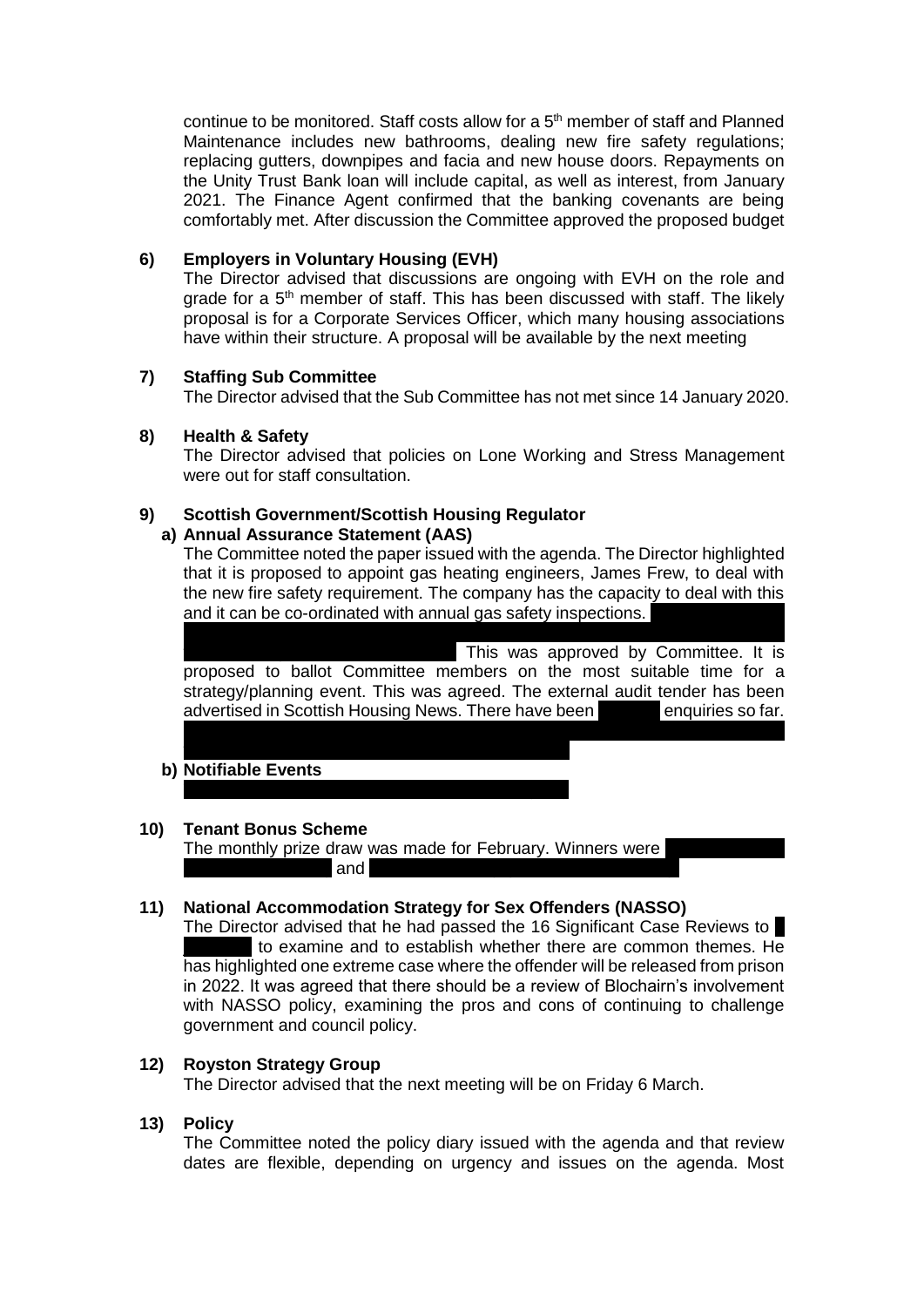policies are fit for purpose and need minimal changes on review. The Allocation Policy has been passed to the Association's solicitor for review.

## **14) Training**

- **a)** The Committee agreed that feedback from events would begin with the SHARE conference
- **b)** The Committee noted details of the EVH one day event on Sunday 26 April

#### **15) Items for Future Agendas**

Committee members were reminded to advise the Chairperson or Director of issues they might want to discuss under future agendas.

### **16) Housing Services Reports**

#### **1) Housing (Scotland) Act 2014 – Allocations Policy Review.**

This has been passed to the Association's solicitor to review. A contentious issue at every review is the subject of "local connection"/priority for residence, which has been part of Blochairn's policy for 25 years. Guidance is that these points cannot be awarded. However, previous legal advice has been that the legislation does not affect internal transfers

#### **2) Local Letting Committee (Glasgow City Council Homelessness).**

Blochairn has been asked to allocate 40% (8) lets in 2020/2021 to 'Section 5 Referrals' (Homeless applicants applying to the Council). This is calculated lets over the last 3 years. During discussion and it was noted that lets over the last 3 years have been higher than usual. The quality of referrals has always been an issue, with many applicants' information being inaccurate and many not actually wanting to live in Blochairn/Royston. It was agreed that the Council be advised that the Association does not agree to the proposed 40% figure and that situation will continue to be monitored

#### **3) BRS Technology.**

The Committee noted the pilot project to test a sensor that will monitor air quality to predict condensation and mould. Several tenants have agreed to take part in the pilot

#### **4) Tenant Ref:**

The Committee noted the details of this case, which calls to court 24 March. The Association is seeking an eviction decree

# **5) Tenant Ref:**

This case was Sisted on 18 September. There have been no issues since

## **6)** Tenant Ref: This tenant is in principle in principle in relation to drug of the staff are liaising with the solicitor and family regarding tenancy and the rent is being paid. Staff will visit the tenant **in and offer support.** It is not likely that an eviction decree would be granted should the Association seek one

#### **7) Support Staff.**

It was agreed that the Association would contribute its share of costs to continue the project until funding is secured

- **8) Debt Write Off.** It was agreed that debt should be written off in case references  $\vdots$   $\vdots$   $\vdots$  and in two 'non-tenant' cases
- **9) Statistics.** The Committee noted the statistics issued with the agenda and details of satisfaction surveys. It was agreed that staff should follow up on the comment about window locks

## **17) Internal Audit**

Audrey Cowan presented the proposed 3-year internal audit plan. It was noted that years 2 and 3 would be reviewed as the audit progresses and that alternative issues can be substituted. After discussion the plan was approved.